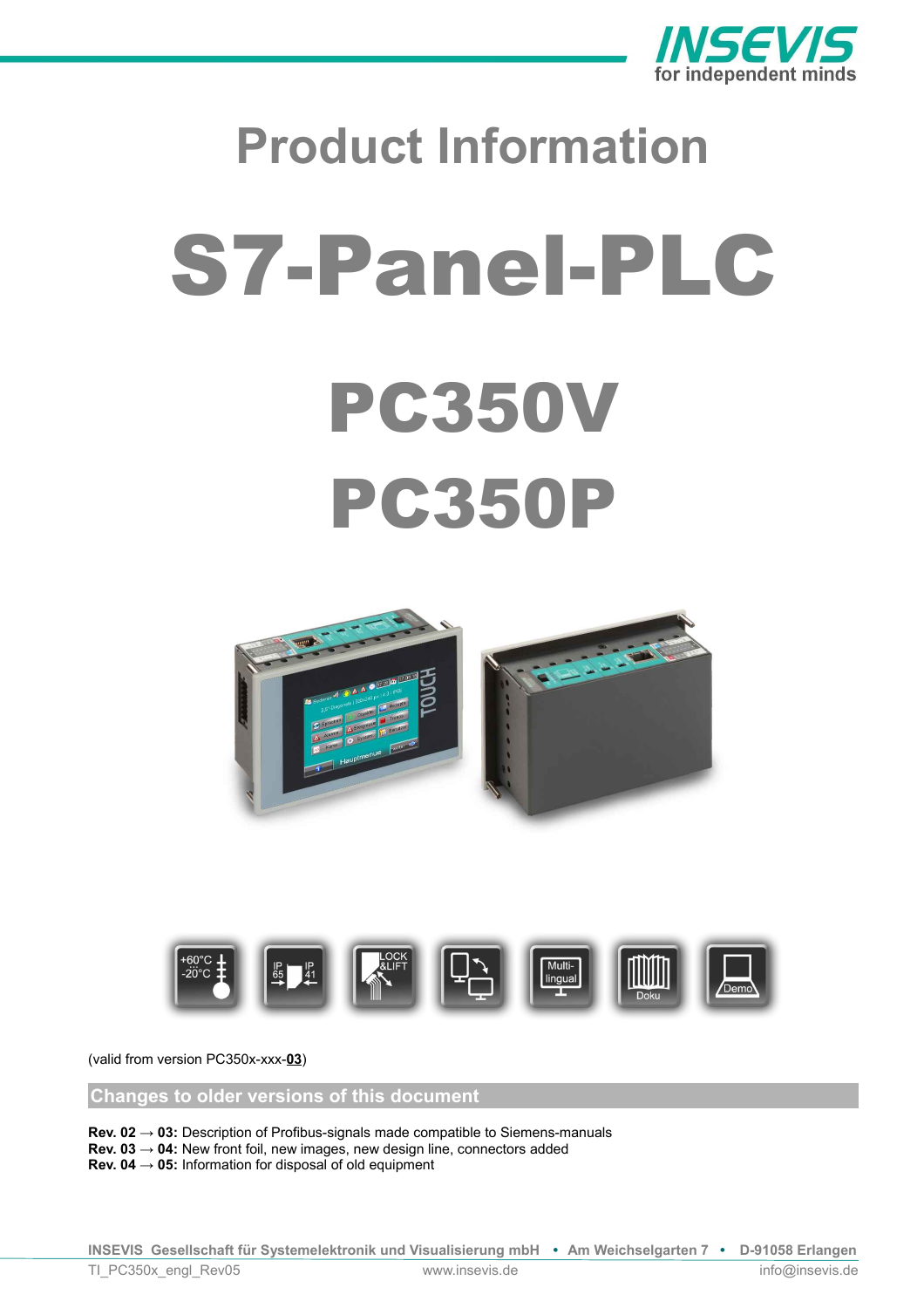# **Description**

Panel-PLC with **TFT-color touch display**

#### - **PC350V/P 3,5"** TFT (320x240 pixel)

## **Standard configuration:**

- **RS232 with** - free ASCII-protocol
- 

## • **RS485 with**

- free ASCII-protocol
- Modbus RTU
- with switchable terminate resistors for RS485

## • **Ethernet with**

- RFC1006 (S7-connection with put/get),
- Send/ Receive via
- TCP and UDP,
- Modbus TCP

## • **CAN with**

- protocol compatible
- to CANopen®
- layer2-communication
- with switchable terminate resistors for CAN

## • **Micro-SD-slot**

- for SD-cards up to 8GByte for archieving DBs as csv only (not for storing S7-program – it is in CPU flash)

### • **Run/Stop-switch**

- **Status LEDs** for Power, Battery, Error, Run
- **Inserting stripes** for Logo and identification (thereby customized adaption possible easy)

#### **optional configuration:** (optional)

- **Profibus DP-Master**
- **Profibus DP-Slave**
- with switchable teminate resistors for Profibus



**ISEVI** for independent minds

*Figure above: Panel-PLC PC350V, rear view and view from the side*

![](_page_1_Figure_31.jpeg)

**INSEVIS Gesellschaft für Systemelektronik und Visualisierung mbH • Am Weichselgarten 7 • D-91058 Erlangen**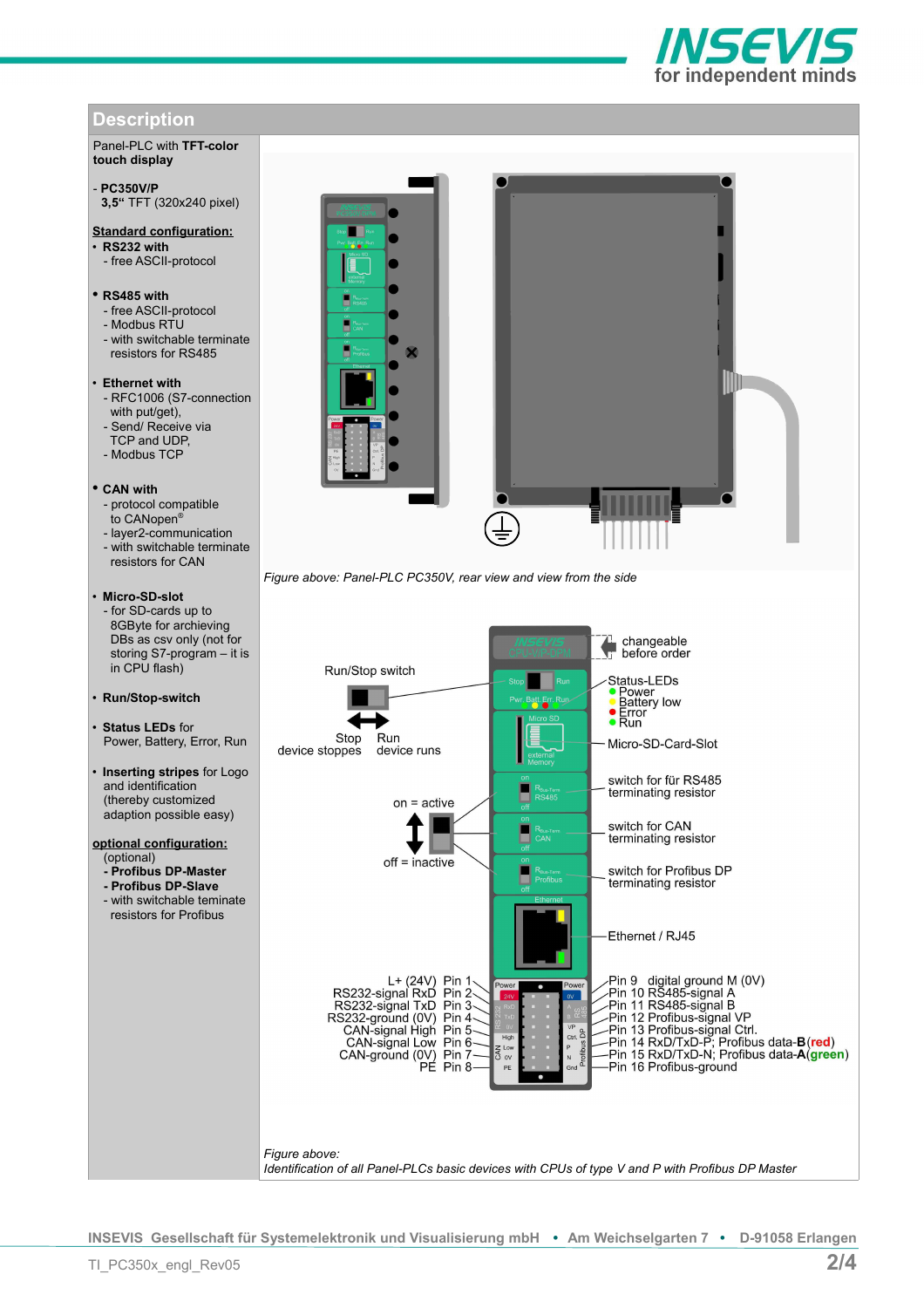![](_page_2_Picture_0.jpeg)

| Technical data                                                                                                                                                              | <b>Device</b>                                                                                                                                                                                                                                                                                                      |                                                                       |  |  |
|-----------------------------------------------------------------------------------------------------------------------------------------------------------------------------|--------------------------------------------------------------------------------------------------------------------------------------------------------------------------------------------------------------------------------------------------------------------------------------------------------------------|-----------------------------------------------------------------------|--|--|
| Dimensions W x H x D (mm)<br>Cut out $W \times H$ (mm)<br>Weight                                                                                                            | 132 x 96 x 49<br>$118 \times 89$<br>ca. 450 g                                                                                                                                                                                                                                                                      |                                                                       |  |  |
| Operating temperature range<br>Storage temperature range                                                                                                                    | -20°C  +60°C (without condensation)<br>$-30^{\circ}$ C $+80^{\circ}$ C                                                                                                                                                                                                                                             |                                                                       |  |  |
| IP-protection class<br>front panel<br>rear side                                                                                                                             | IP <sub>65</sub><br>IP41                                                                                                                                                                                                                                                                                           |                                                                       |  |  |
| Connection technology                                                                                                                                                       | connector with pin-marked pushers and 2 bolt flanges on side<br>(cage clamp technology) for cross sections up to max. 1,5mm <sup>2</sup>                                                                                                                                                                           |                                                                       |  |  |
| Load voltage L+                                                                                                                                                             | 24V DC (11 V  30V DC)                                                                                                                                                                                                                                                                                              |                                                                       |  |  |
| Current consumption<br>Power dissipation                                                                                                                                    | 20 mA  350 mA<br>1,5 W (typ.), 4,2 W (max.)                                                                                                                                                                                                                                                                        |                                                                       |  |  |
| Start-up current                                                                                                                                                            | < 3A                                                                                                                                                                                                                                                                                                               |                                                                       |  |  |
| Diagonal of display (inch)<br>Display resolution (pixel)                                                                                                                    | $3.5^{\circ}$ (89mm)<br>320x240 pixel (QVGA)                                                                                                                                                                                                                                                                       |                                                                       |  |  |
| Display unit<br>Operating unit                                                                                                                                              | TFT display with 16Bit colours<br>analog resisitive touch screen                                                                                                                                                                                                                                                   |                                                                       |  |  |
| Visualization software<br>Reference unit                                                                                                                                    | VisuStage<br>PC350                                                                                                                                                                                                                                                                                                 |                                                                       |  |  |
| Technical data                                                                                                                                                              | <b>CPUs</b>                                                                                                                                                                                                                                                                                                        |                                                                       |  |  |
| CPU-type                                                                                                                                                                    | Type $V$ (PC350V)                                                                                                                                                                                                                                                                                                  | Type $P$ (PC350P)                                                     |  |  |
| Working memory $=$ battery<br>backed load memory<br>Diagnostic buffer                                                                                                       | 512kB, thereof 256 kByte remanent data<br>100 messages (all remanent)                                                                                                                                                                                                                                              | 640kB, thereof 384 kByte remanent data<br>100 messages (all remanent) |  |  |
| Flash<br>internal - for visualization<br>external memory                                                                                                                    | 4 MByte<br>Micro SD, up to max. 8 GByte                                                                                                                                                                                                                                                                            | 24 MByte<br>Micro SD, up to max. 8 GByte                              |  |  |
| OB, FC, FB, DB<br>Lokal data<br>Number of in- and outputs<br>Process image<br>Number of Merkerbytes<br>Number of Taktmerker<br>Number of timer, counter<br>Depth of nesting | each 1.024<br>32kByte (2kByte per block)<br>in each case 2.048 Byte (16.384 Bit) adressable<br>in each case 2.048 Byte (default set is 128 Byte)<br>2.048 (remanence adjustable, default set is 015)<br>8 (1 Merkerbyte)<br>in each case 256 (each remanence adjustable, default set is 0)<br>up to 16 code blocks |                                                                       |  |  |
| Real-time clock<br>elapsed hour counter                                                                                                                                     | yes (accumulator-backed hardware clock)<br>1 (32Bit, resolution 1h)                                                                                                                                                                                                                                                |                                                                       |  |  |
| Program language<br>Program system                                                                                                                                          | STEP 7 <sup>®</sup> - AWL, KOP, FUP, S7-SCL, S7-Graph from SIEMENS<br>SIMATIC® Manager from SIEMENS or compatible products                                                                                                                                                                                         |                                                                       |  |  |
| Operating system<br>Program unit to reference                                                                                                                               | compatible to S7-300 <sup>®</sup> from Siemens<br>CPU 315-2DP/PN (6ES7 315-2EH14-0AB0 and firmware V3.1 Siemens)                                                                                                                                                                                                   |                                                                       |  |  |
| Serial interfaces<br>(protocols)                                                                                                                                            | COM1: RS 232 (free ASCII)<br>COM2: RS 485 (free ASCII, Modbus-RTU)                                                                                                                                                                                                                                                 |                                                                       |  |  |
| Ethernet (protocols)                                                                                                                                                        |                                                                                                                                                                                                                                                                                                                    |                                                                       |  |  |
| CAN (protocols)                                                                                                                                                             | CAN-Telegrams (Layer 2), compatible to CANopen <sup>®</sup> Master 10 kBaud  1 MBaud                                                                                                                                                                                                                               |                                                                       |  |  |
| Profibus (protocols)                                                                                                                                                        | Profibus DP V0 master/ slave 9,6kBaud  12 MBaud                                                                                                                                                                                                                                                                    |                                                                       |  |  |
| Onboard periphery                                                                                                                                                           | none                                                                                                                                                                                                                                                                                                               |                                                                       |  |  |
| Decentral periphery                                                                                                                                                         | - INSEVIS- Periphery (with automatic configuration via "ConfigStage")<br>- all CANopen <sup>®</sup> Slaves according to DS401<br>- all Profibus DP-V0-Slaves<br>- diverse external periphery families                                                                                                              |                                                                       |  |  |

**INSEVIS Gesellschaft für Systemelektronik und Visualisierung mbH • Am Weichselgarten 7 • D-91058 Erlangen**